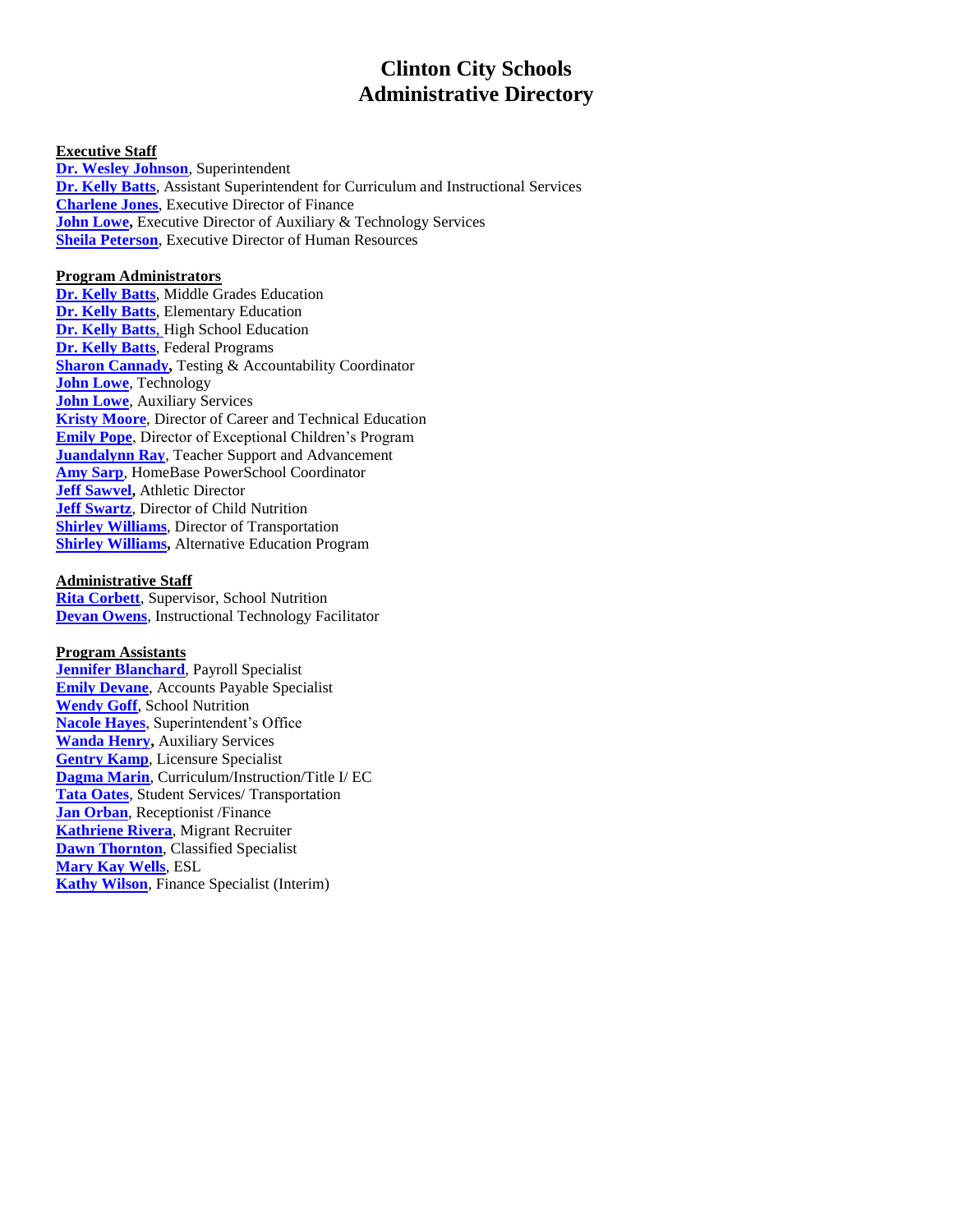## **Area of Responsibility Primary Contact(s)**

504 Procedures [Sharon Cannady](mailto:sharoncannady@clinton.k12.nc.us) Abstinence (PRC 057) [Shirley Williams](mailto:swilliams@clinton.k12.nc.us) Academic Banner Recognitions Accountability Reporting [Sharon Cannady](mailto:sharoncannady@clinton.k12.nc.us) Accreditation (AdvancED) [Kelly Batts](mailto:kbatts@clinton.k12.nc.us) ADA Compliance Administration (General) Administrative Directory [Sheila Peterson](mailto:speterson@clinton.k12.nc.us) Administrative Procedures Manual [Sheila Peterson](mailto:speterson@clinton.k12.nc.us) Administrators ' Professional Development Advanced College Placement **[Kelly Batts](mailto:kbatts@clinton.k12.nc.us)** AIG (Academically or Intellectually Gifted) Alarms, Warning Systems, Bomb Threats All County Band<br>
Alternative Education<br>
Alternative Education<br>
Shirley Williams Alternative Education<br>
Annual Media & Technology Report<br> [Shirley Williams](mailto:swilliams@clinton.k12.nc.us) Shirley Williams Shirley Williams Shirley Williams Shirley Williams Shirley Williams Shirley Williams Shirley Williams Shirley Williams Shirley Will Annual Media & Technology Report Arts [Kelly Batts](mailto:kbatts@clinton.k12.nc.us) Athletics [Jeff Sawvel](mailto:jsawvel@clinton.k12.nc.us) [/Brad Spell](mailto:bspell@clinton.k12.nc.us) [/Tracy Thornton](mailto:tthornton@clinton.k12.nc.us) At Risk Funding (PRC 069) [Wesley Johnson](mailto:wjohnson@clinton.k12.nc.us) Attendance [Shirley Williams](mailto:swilliams@clinton.k12.nc.us) and Shirley Williams and Shirley Williams and Shirley Williams and Shirley Williams and Shirley Williams and Shirley Williams and Shirley Williams and Shirley Williams and Shirley Williams and S Awards/Certificates Back -To -School Principals Battle of the Books [Kelly Batts](mailto:kbatts@clinton.k12.nc.us) Kelly Batts Beginning Teachers (BT) [Juandalynn Ray](mailto:jray@clinton.k12.nc.us) Calling System (School Messager) [John Lowe](mailto:jlowe@clinton.k12.nc.us)<br>Board Highlights Macole Hayes Board Highlights Bright Ideas [Wesley Johnson](mailto:wjohnson@clinton.k12.nc.us) Budget [Superintendent's Cabinet Members](mailto:superintendentcabinet@clinton.k12.nc.us) Building Dedications Building Security Buses/Activity Buses/Motor Coaches [Shirley Williams](mailto:swilliams@clinton.k12.nc.us) Shirley Williams **CAFE** [Juandalynn Ray](mailto:jray@clinton.k12.nc.us) Camp Invention **Example 2018** Erin [Rady](mailto:erady@clinton.k12.nc.us) Calendar (School/District Activities Calendar (Academic) **Career & Technical Education Career & Technical Education [Kristy Moore](mailto:kmoore@clinton.k12.nc.us)** Program Support Services/VoCats Testing<br>
Censorship/Library Challenges<br> [Erin Cain](mailto:ecain@clinton.k12.nc.us)<br>
Kelly Batts Censorship/Library Challenges<br>
Character Education<br>
Shirley Williams<br>
Shirley Williams Character Education **Child Abuse** [Shirley Williams](mailto:swilliams@clinton.k12.nc.us) Shirley Williams Shirley Williams Child Fatality Committee [Shirley Williams](mailto:swilliams@clinton.k12.nc.us)<br>
Contract Transportation<br>
Shirley Williams<br>
Shirley Williams Contract Transportation **Community College Referrals** [Kristen Lee](mailto:klee@clinton.k12.nc.us) **Kristen Lee Counseling/Guidance Services** [Sharon Cannady](mailto:sharoncannady@clinton.k12.nc.us) Sharon Cannady Criminal Background Checks Crisis Management Plan Curriculum/Instruction [Kelly Batts](mailto:kbatts@clinton.k12.nc.us) Custodial Services &Training Discipline Data Collections and the state of the Sarphus [Amy Sarp](mailto:asarp@clinton.k12.nc.us)hus Amy Sarphus Amy Sarphus Amy Sarphus Amy Sarphus Amy Sarphus Amy Sarphus Amy Sarphus Amy Sarphus Amy Sarphus Amy Sarphus Amy Sarphus Amy Sarphus Amy Sarph District Improvement Plan Driver's Education **[Jeff Sawvel](mailto:jsawvel@clinton.k12.nc.us)** Driver's License Eligibility & Revocation [Shirley Williams](mailto:swilliams@clinton.k12.nc.us)<br>
Dropout Prevention/School Advocates Shirley Williams<br>
Shirley Williams Dropout Prevention/School Advocates **Duke TIP** [Kelly Batts](mailto:kbatts@clinton.k12.nc.us) **Kelly Batts Kelly Batts Kelly Batts Kelly Batts Kelly Batts** EC PreK [Emily Pope](mailto:epope@clinton.k12.nc.us) Elementary Education (K E-Mail -Mail **[John Lowe](mailto:jlowe@clinton.k12.nc.us)** Early College High School **[Kelly Batts](mailto:kbatts@clinton.k12.nc.us)** Early Enrollment (4 Year Olds) [Kelly Batts](mailto:kbatts@clinton.k12.nc.us) Employee Benefits **Sensites** [Jennifer Blanchard](mailto:jblanchard@clinton.k12.nc.us) End-of-Year Timelines and the set of the set of the set of the set of the set of the set of the set of the set of the set of the set of the set of the set of the set of the set of the set of the set of the set of the set o

**Wesley Johnson[/Nacole Hayes](mailto:nhayes@clinton.k12.nc.us) Emily Pope Wesley Johnson[/Nacole Hayes](mailto:nhayes@clinton.k12.nc.us)** [Kelly Batts](mailto:kbatts@clinton.k12.nc.us) [/John Lowe](mailto:jlowe@clinton.k12.nc.us) Erin Rady[/Kelly Batts](mailto:kbatts@clinton.k12.nc.us) John Lowe[/Shirley Williams](mailto:swilliams@clinton.k12.nc.us) **[Nacole Hayes](mailto:nhayes@clinton.k12.nc.us)** [Wesley Johnson/](mailto:wjohnson@clinton.k12.nc.us) [Kelly Batts](mailto:kbatts@clinton.k12.nc.us) Wesley Johnson[/John Lowe](mailto:jlowe@clinton.k12.nc.us) John Lowe[/Wesley Johnson](mailto:wjohnson@clinton.k12.nc.us) ) [WaWa Ko](mailto:wawa@clinton.k12.nc.us) [/John Lowe](mailto:jlowe@clinton.k12.nc.us) **Shirley Williams[/Wesley Johnson](mailto:wjohnson@clinton.k12.nc.us)** [/Gentry Kamp](mailto:gkamp@clinton.k12.nc.us) [/Dawn Thornton](mailto:dthornton@clinton.k12.nc.us) **Shirley Williams[/John Lowe](mailto:jlowe@clinton.k12.nc.us)** John Lowe[/Kevin Sandlin](mailto:ksandlin@clinton.k12.nc.us) **Kelly Batts[/Wesley Johnson](mailto:wjohnson@clinton.k12.nc.us) [Kelly Batts](mailto:kbatts@clinton.k12.nc.us)** Wesley Johnson[/Nacole Hayes](mailto:nhayes@clinton.k12.nc.us)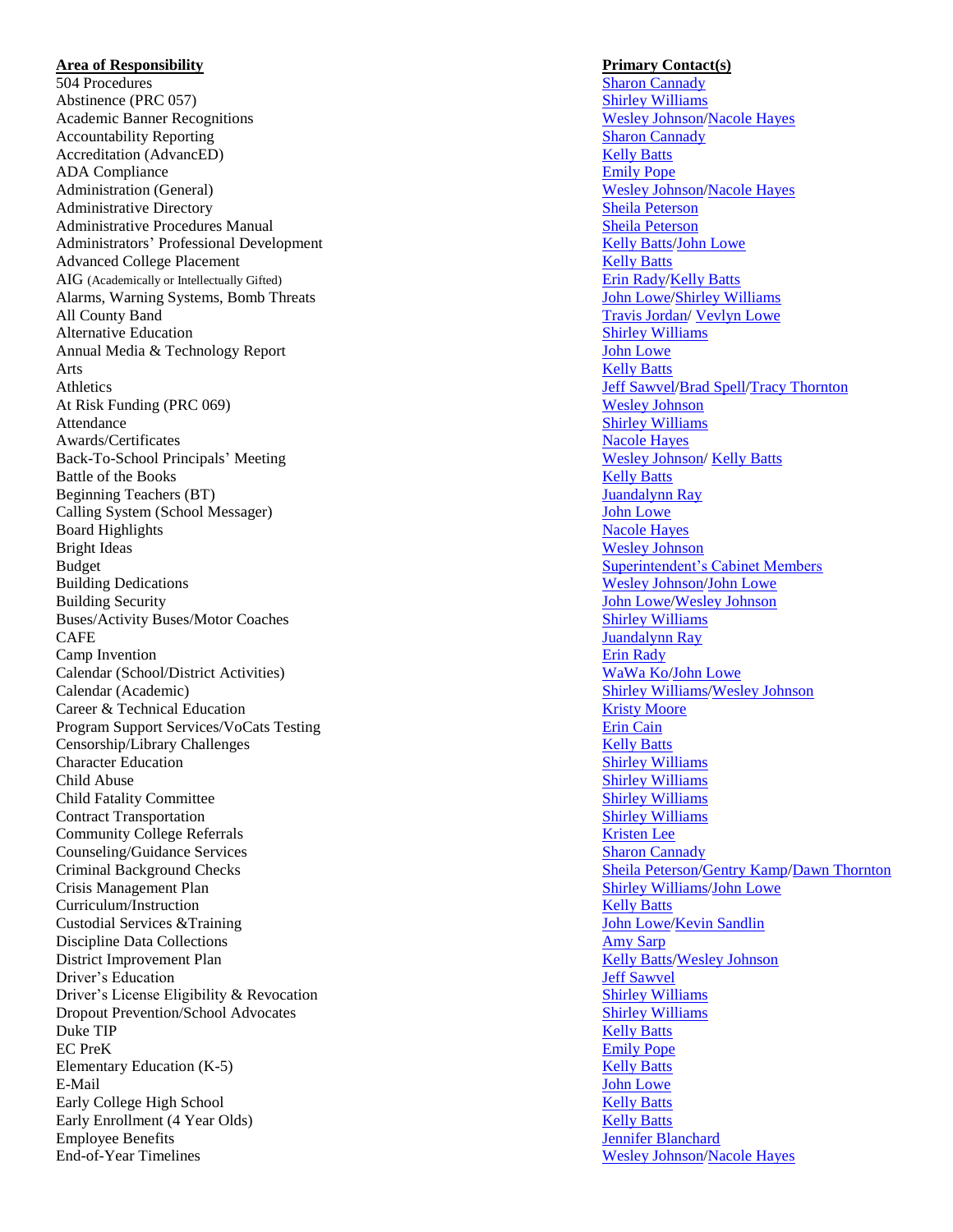Energy Conservation **Iohn Lowe** [John Lowe](mailto:jlowe@clinton.k12.nc.us) E-Rate **International Community Community** Community Community Community Community Community Community Community Community Community Community Community Community Community Community Community Community Community Community ESL/LEP (English as a Second Language/Limited English Proficiency) [Kelly Batts/](mailto:kbatts@clinton.k12.nc.us)[Mary Kay Wells](mailto:mkwells@clinton.k12.nc.us) EVAAS (Education Value-Added Assessment System) [Sharon Cannady/](mailto:sharoncannady@clinton.k12.nc.us)[Kelly Batts](mailto:kbatts@clinton.k12.nc.us) Evaluations [Sheila Peterson](mailto:speterson@clinton.k12.nc.us) Exceptional Children's Program/Placement [Emily Pope](mailto:epope@clinton.k12.nc.us) Facility Use Requests **Facility** Use Requests **Facility** Use Requests **Facility** Use Requests FERPA (Family Educational Rights and Privacy Act) [Sheila Peterson](mailto:speterson@clinton.k12.nc.us) FMLA (Family Medical Leave Act) [Dawn Thornton/](mailto:dthornton@clinton.k12.nc.us)Sheila [Peterson](mailto:speterson@clinton.k12.nc.us) Field Trips [Shirley Williams](mailto:swilliams@clinton.k12.nc.us) Shirley Williams Shirley Williams Shirley Williams Shirley Williams Shirley Williams Shirley Williams Shirley Williams Shirley Williams Shirley Williams Shirley Williams Shirley Williams Shirle Fire Drills **Fire Drills** [John Lowe/](mailto:jlowe@clinton.k12.nc.us)[Kevin Sandlin](mailto:ksandlin@clinton.k12.nc.us) Fixed Asset Accounting<br>
FLSA Compliance (Fair Labor Standards Act)<br>
Sheila Peterson<br>
Sheila Peterson FLSA Compliance (Fair Labor Standards Act) Food Service/School Nutrition **[Jeff Swartz](mailto:jswartz@clinton.k12.nc.us)** Forms Page [John Lowe](mailto:jlowe@clinton.k12.nc.us) Free & Reduced Hearing Officer  $\text{Jeff}$  Swartz Fundraisers [Dawn Thornton/](mailto:dthornton@clinton.k12.nc.us)[Sheila Peterson](mailto:speterson@clinton.k12.nc.us) Furniture Needs [Kevin Sandlin/](mailto:ksandlin@clinton.k12.nc.us)[John Lowe](mailto:jlowe@clinton.k12.nc.us) Gifts **[Jeff Swartz](mailto:jswartz@clinton.k12.nc.us)** Global Learning **[Kelly Batts](mailto:kbatts@clinton.k12.nc.us) Kelly Batts Kelly Batts Kelly Batts Kelly Batts Kelly Batts Kelly Batts Kelly Batts Kelly Batts Kelly Batts Kelly Batts Kelly Batts Kelly Batts Kelly Batts Kelly Bat** Governor's School [Toni Blount](mailto:tblount@clinton.k12.nc.us) Toni Blount Toni Blount Graduation [Stuart Daughtery/](mailto:sdaughtery@clinton.k12.nc.us)[Kelly Batts](mailto:kbatts@clinton.k12.nc.us) Grievances (Personnel) [Sheila Peterson](mailto:speterson@clinton.k12.nc.us) Grievances (Students) [Shirley Williams](mailto:swilliams@clinton.k12.nc.us) Shirley Williams Shirley Williams Shirley Williams Shirley Williams Shirley Williams Shirley Williams Shirley Williams Shirley Williams Shirley Williams Shirley Williams Shirley Willi Guardianship [Shirley Williams](mailto:swilliams@clinton.k12.nc.us) Shirley Williams Shirley Williams Shirley Williams Shirley Williams Shirley Williams Shirley Williams Shirley Williams Shirley Williams Shirley Williams Shirley Williams Shirley Williams Shirl Healthy Active Child (K-8) [Shirley Williams](mailto:swilliams@clinton.k12.nc.us) Healthy Carolinians Committee [Jeff Swartz](mailto:jswartz@clinton.k12.nc.us)<br>
Homebound (Regular Ed) Shirley Williams Homebound (Regular Ed)<br>
Homebound (Special Ed)<br>
Emily Pope Homebound (Special Ed) Home School [Shirley Williams](mailto:swilliams@clinton.k12.nc.us)<br>
Homeless Education Liaison<br>
Shirley Williams<br>
Shirley Williams Homeless Education Liaison Inclement Weather [Wesley Johnson/](mailto:wjohnson@clinton.k12.nc.us)[Sheila Peterson](mailto:speterson@clinton.k12.nc.us) **Indian Education** [Alicia Leyva](mailto:aleyva@clinton.k12.nc.us) **Alicia Leyva Alicia Leyva** Insurance (Personnel) [Jennifer Blanchard](mailto:jblanchard@clinton.k12.nc.us) Insurance (Students) [Charlene Jones](mailto:cwjones@clinton.k12.nc.us) Internships [Sheila Peterson](mailto:speterson@clinton.k12.nc.us)[/Dawn Thornton](mailto:dthornton@clinton.k12.nc.us) JCPC (Juvenile Crime Prevention Council) [Shirley Williams](mailto:swilliams@clinton.k12.nc.us) **Junior Leadership Program [Toni Blount](mailto:tblount@clinton.k12.nc.us)** Toni Blount Vuntos<br> [Kathriene Rivera](mailto:krivera@clinton.k12.nc.us)<br>
Kathriene Rivera<br>
Vennifer Pope/Kelly Batts Kindergarten Registration<br>Latin Honors System Leave of Absence (Employees) [Dawn Thornton/](mailto:dthornton@clinton.k12.nc.us)[Sheila Peterson](mailto:speterson@clinton.k12.nc.us) License Renewal (Certified Staff) [Gentry Kamp](mailto:gkamp@clinton.k12.nc.us)[/Sheila Peterson](mailto:speterson@clinton.k12.nc.us) Lock-Down Drills [John Lowe/](mailto:jlowe@clinton.k12.nc.us)[Kevin Sandlin](mailto:ksandlin@clinton.k12.nc.us) Long-Term Suspensions [Wesley Johnson/](mailto:wjohnson@clinton.k12.nc.us)[Shirley Williams](mailto:swilliams@clinton.k12.nc.us) Maintenance-Building & Grounds **Kevin Sandlin**/John Lowe **Kevin Sandlin**/John Lowe MATCH (Motivating Adolescents with Technology to Choose Health) [Kelly Batts](mailto:kbatts@clinton.k12.nc.us) Media Services **[Kelly Batts](mailto:kbatts@clinton.k12.nc.us)** Membership (Student) [Amy Sarp](mailto:asarp@clinton.k12.nc.us) Mentors [Juandalynn Ray](mailto:jray@clinton.k12.nc.us) Middle School Education (6-8) Nelly Batts **[Kelly Batts](mailto:kbatts@clinton.k12.nc.us)** Migrant Education **[Kelly Batts](mailto:kbatts@clinton.k12.nc.us)** MTSS (Multi-Tier System of Support) [Erin Rady](mailto:erady@clinton.k12.nc.us)[/Amy Sarp](mailto:asarp@clinton.k12.nc.us) NBPTS (National Board of Professional Teaching Standards) [Juandalynn Ray](mailto:jray@clinton.k12.nc.us) NCPK (North Carolina Pre-Kindergarten) [Kelly Batts](mailto:kbatts@clinton.k12.nc.us) NCEES (North Carolina Educator Evaluation System) [Sheila Peterson](mailto:speterson@clinton.k12.nc.us) NC Schools Report Card [Sharon Cannady](mailto:sharoncannady@clinton.k12.nc.us) NCStar [Kelly Batts](mailto:kbatts@clinton.k12.nc.us) and the second second second second second second second second second second second second second second second second second second second second second second second second second second second second New Teacher/Lateral Entry Orientation [Juandalynn Ray](mailto:jray@clinton.k12.nc.us)[/Sheila Peterson](mailto:speterson@clinton.k12.nc.us) Nurses [Jeannie Walters/](mailto:jwalters@clinton.k12.nc.us)[Shirley Williams](mailto:swilliams@clinton.k12.nc.us) OCR Reports (Office of Civic Rights) Service of Civic Rights) [Kelly Batts](mailto:kbatts@clinton.k12.nc.us) Opening Day Activities [Superintendent's Cabinet Members](mailto:superintendentcabinet@clinton.k12.nc.us) Superintendent's Cabinet Members

[Kelly Batts/](mailto:kbatts@clinton.k12.nc.us)[Kristen Lee](mailto:klee@clinton.k12.nc.us)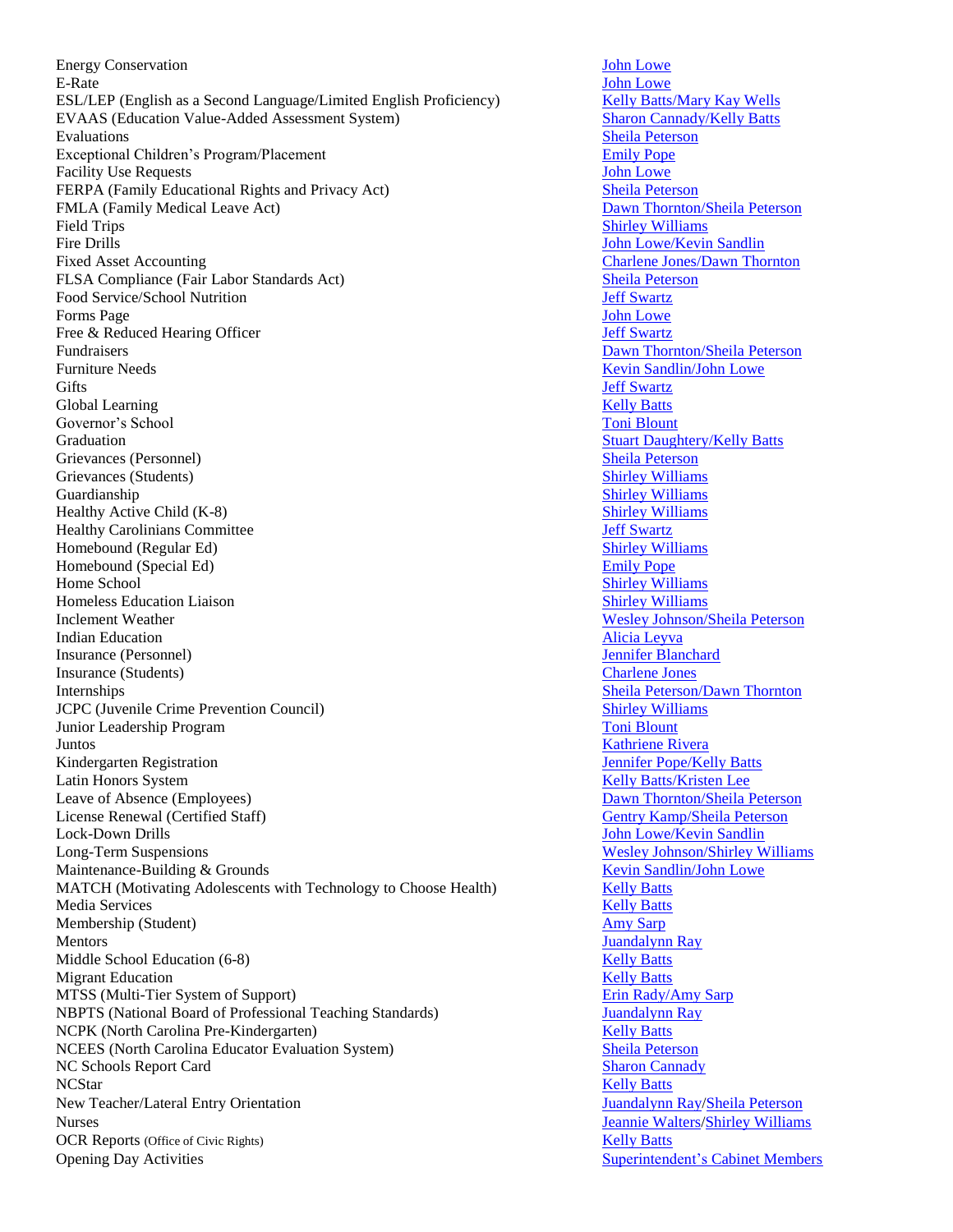OSHA, Asbestos, Air Pollution **[Kevin Sandlin/](mailto:ksandlin@clinton.k12.nc.us)[John Lowe](mailto:jlowe@clinton.k12.nc.us)** Kevin Sandlin/John Lowe Payroll Information **Figure 2.1 The State of the Contract Contract Contract Contract Contract Contract Contract Contract Contract Contract Contract Contract Contract Contract Contract Contract Contract Contract Contract Co** PBIS (Positive Behavioral Intervention & Support) [LaTreesha Register](mailto:lbutler@clinton.k12.nc.us) Personnel-Certified & Non-Certified-Records [Sheila Peterson](mailto:speterson@clinton.k12.nc.us) Personnel Director [Sheila Peterson](mailto:speterson@clinton.k12.nc.us) Pierce Group Benefits [Jennifer Blanchard](mailto:jblanchard@clinton.k12.nc.us)[/Charlene Jones](mailto:cwjones@clinton.k12.nc.us) Principal Fellows [Sheila Peterson](mailto:speterson@clinton.k12.nc.us) Principal of the Year [Sheila Peterson](mailto:speterson@clinton.k12.nc.us) Principals' Monthly Reports [Amy Sarp](mailto:asarp@clinton.k12.nc.us) PDPs (Professional Development Plan) [Sheila Peterson](mailto:speterson@clinton.k12.nc.us) PowerSchool/HomeBase [Amy Sarp](mailto:asarp@clinton.k12.nc.us) Professional Development **Relational Development** Contact a structure of the *[Kelly Batts/](mailto:kbatts@clinton.k12.nc.us)[Sheila Peterson](mailto:speterson@clinton.k12.nc.us)* Promotion & Retention<br>
Property Accounting - Deeds, Titles, & Boundaries<br>
Charlene Jones/John Lowe Property Accounting - Deeds, Titles, & Boundaries PSAT (Pre Scholastic Aptitude Test) [Sharon Cannady/](mailto:sharoncannady@clinton.k12.nc.us)[Kelly Batts](mailto:kbatts@clinton.k12.nc.us) Psychological Services<br>
Read to Achieve<br>
Read to Achieve<br>
Read to Achieve<br>
Read to Achieve<br>
Read to Achieve<br>
Read to Achieve<br>
Read to Achieve<br>
Read to Achieve<br>
Read to Achieve<br>
Read to Achieve<br>
Read to Achieve<br>
Read to Ach Read to Achieve Records - Current Students **[Principals/](mailto:principals@clinton.k12.nc.us)[Counselors](mailto:counselors@clinton.k12.nc.us)** Principals/Counselors Renewal Credits [Gentry Kamp](mailto:gkamp@clinton.k12.nc.us)[/Sheila Peterson](mailto:speterson@clinton.k12.nc.us) Rental of School Facilities **School Facilities** [John Lowe](mailto:jlowe@clinton.k12.nc.us) Report Cards (Accountability) [Sharon Cannady](mailto:sharoncannady@clinton.k12.nc.us) Retirement [Gentry Kamp](mailto:gkamp@clinton.k12.nc.us)[/Sheila Peterson](mailto:speterson@clinton.k12.nc.us) Retirement Recognition and the settlement of the settlement of the settlement of the settlement of the settlement of the settlement of the settlement of the settlement of the settlement of the settlement of the settlement RLIS (Rural & Low-Income School)<br>
Safe & Drug Free Schools Grant (PRC 048)<br>
Shirley Williams Safe & Drug Free Schools Grant (PRC 048) Safe Schools Reports [Shirley Williams](mailto:swilliams@clinton.k12.nc.us) Shirley Williams Shirley Williams Shirley Williams SAT/ACT [Sharon Cannady/](mailto:sharoncannady@clinton.k12.nc.us)[Kelly Batts](mailto:kbatts@clinton.k12.nc.us) Scholarships [Toni Blount](mailto:tblount@clinton.k12.nc.us) School Board Policies [Sheila Peterson](mailto:speterson@clinton.k12.nc.us)[/Nacole Hayes](mailto:nhayes@clinton.k12.nc.us) School Health Advisory Committee [Shirley Williams/](mailto:swilliams@clinton.k12.nc.us)[Jeannie Walters](mailto:jwalters@clinton.k12.nc.us) School Improvement Plans [Kelly Batts](mailto:kbatts@clinton.k12.nc.us) Kelly Batts School Resource Officers [Shirley Williams/](mailto:swilliams@clinton.k12.nc.us)[John Lowe](mailto:jlowe@clinton.k12.nc.us) Science Fair **[Kelly Batts](mailto:kbatts@clinton.k12.nc.us) Science Fair Kelly Batts Kelly Batts Kelly Batts** Severe Weather Awareness Week [Wesley Johnson/](mailto:wjohnson@clinton.k12.nc.us)[Nacole Hayes](mailto:nhayes@clinton.k12.nc.us) Sexual Harassment [Sheila Peterson](mailto:speterson@clinton.k12.nc.us) Sheila Peterson Social Workers [Shirley Williams](mailto:swilliams@clinton.k12.nc.us) Shirley Williams Shirley Williams Shirley Williams STEAMA Camp (Science, Technology, Engineering , Art, Math, Ag.) [Angela Whitehead](mailto:aharding@clinton.k12.nc.us) STEM (Science, Technology, Engineering, & Math) [Angela Whitehead](mailto:aharding@clinton.k12.nc.us) Student Handbook [Wesley Johnson](mailto:wjohnson@clinton.k12.nc.us) Student Records/Transcripts – Alumni [Jan Orban](mailto:jorban@clinton.k12.nc.us)[/Amy Sarp](mailto:asarp@clinton.k12.nc.us) Student Records/Transcripts – Recent/Current [Kristen Lee](mailto:klee@clinton.k12.nc.us)[/Toni Blount](mailto:tblount@clinton.k12.nc.us) Kristen Lee/Toni Blount Student Spotlight Board Recognition [Nacole Hayes](mailto:nhayes@clinton.k12.nc.us) Student Teachers/Practicum Placements [Dawn Thornton/](mailto:dthornton@clinton.k12.nc.us)[Jan Orban](mailto:jorban@clinton.k12.nc.us) Substitute Teachers [Sheila Peterson](mailto:speterson@clinton.k12.nc.us)[/Dawn Thornton](mailto:dthornton@clinton.k12.nc.us) Summer Reading Camp for 3<sup>rd</sup> Graders **[Kelly Batts](mailto:kbatts@clinton.k12.nc.us)** Kelly Batts Summer School [Kelly Batts](mailto:kbatts@clinton.k12.nc.us) Superintendent's List [Nacole Hayes](mailto:nhayes@clinton.k12.nc.us)[/Wesley Johnson](mailto:wjohnson@clinton.k12.nc.us) Surplus Sales [Wanda Henry](mailto:wandahenry@clinton.k12.nc.us)[/John Lowe](mailto:jlowe@clinton.k12.nc.us) **Teach for America** [Sheila Peterson](mailto:speterson@clinton.k12.nc.us) Teacher of the Year [Sheila Peterson](mailto:speterson@clinton.k12.nc.us)[/Juandalynn Ray](mailto:jray@clinton.k12.nc.us) Teacher Recruitment [Sheila Peterson/Juandalynn Ray](mailto:speterson@clinton.k12.nc.us) TeacherMatch [Sheila Peterson](mailto:speterson@clinton.k12.nc.us) Technology Services **[John Lowe](mailto:jlowe@clinton.k12.nc.us)** Telephone Systems [John Lowe](mailto:jlowe@clinton.k12.nc.us) Terrific Kids **[Kelly Batts](mailto:kbatts@clinton.k12.nc.us)** Kelly Batts **Kelly Batts** Kelly Batts **Kelly Batts Kelly Batts** Testing [Sharon Cannady](mailto:sharoncannady@clinton.k12.nc.us) **Textbook Orders [Kelly Batts](mailto:kbatts@clinton.k12.nc.us)** Kelly Batts Textbook Selection/Adoption/Inventory (K-12) [Kelly Batts](mailto:kbatts@clinton.k12.nc.us) Title I [Kelly Batts](mailto:kbatts@clinton.k12.nc.us) Title II **[Kelly Batts](mailto:kbatts@clinton.k12.nc.us)** Title III See Section 2014 12:30 Section 2014 12:30 Section 2014 12:30 Section 2014 12:30 Section 2014 12:30 Section 2014 12:30 Section 2014 12:30 Section 2014 12:30 Section 2014 12:30 Section 2014 12:30 Section 2014 12:30